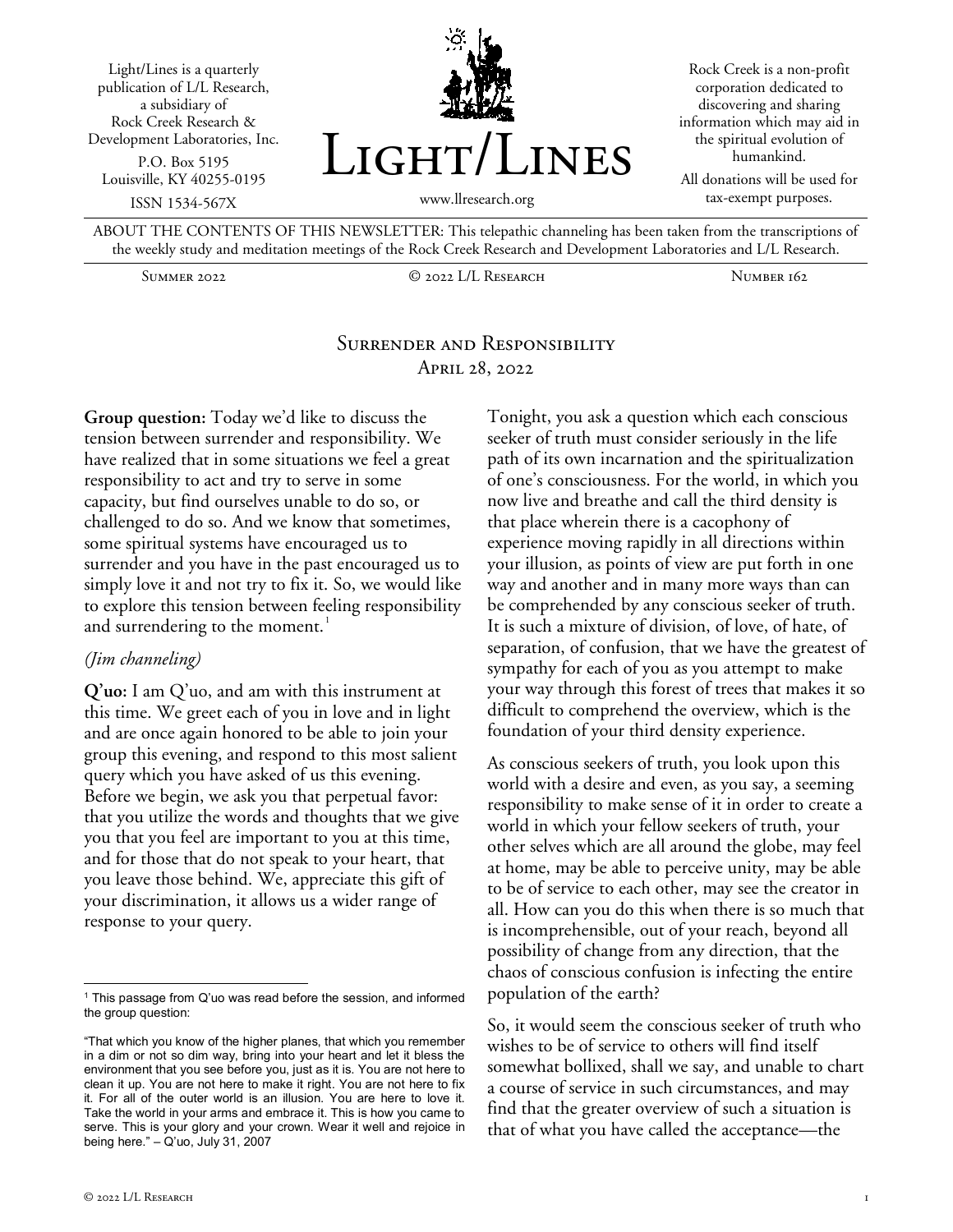ability to transform your own perceptions of what you see in the world around you. And indeed, in many cases in the world within you. The service that you may offer in such a situation is, as you have surmised in your conversation before this session began, most helpful when it is one which accepts the unacceptable, which loves the unlovable, which serves the seemingly un-servable.

This is your connection to the One Infinite Creator within you and within all of the creation, and within each entity upon this planetary surface—that heart of love that you may open unconditionally so that the Love that created this great universe of beingness is also that love which you allow to flow as a river of infinite love, through you, to all you perceive.

You see each entity in your daily rounds of experience, as being seemingly separate from yourself with ideas and opinions that are obviously different than yours. You look upon these ideas, entities and opinions and see the Creator knowing Itself in a manner which is unique to each entity within the creation. This knowing of the self is the great foundation principle upon which all of the creation and each entity within the creation is formed. It is the means by which the creation is a vibrant, protean entity that may find its self in all other-selves. This is the great journey of seeking. To seek within the love of the One that is in all this is your challenge. This is your joy. This is your journey.

At this time, we shall transfer this contact to the one known as Kathy. We are those of Q'uo.

# *(Kathy channeling)*

We are those of Q'uo and we are with this instrument and we understand the query and we may speak to the specific wording of part of the query in order to elucidate the concepts within the words.

In these times on your planet, times which require much perception, thought and decision and perhaps action, reflection and then more perception, quite possibly at a greater pace and into deeper context than many that are used to doing at this time because it is a time of change that is great in magnitude, and also change at perhaps a more rapid

speed than many have experienced. So, we will speak to the ideas of surrender and responsibility, for they seem to form a kind of continuum between them, with surrender having a connotation of passivity, acceptance, flowing with outer change. While, responsibility at the other end of a continuum from the state of surrender, could have the connotation of decision and action carrying forth and forward into time newness of being, newness of understanding, newness of foundation of life.

And we wish to point out that there are points between these concepts upon the continuum that have validity as well, for there is the timing to these states of being. There is a timing to action, a timing to remaining passive for example, when it is right to do each of these. Producing the highest and best result to remain still, for example, in a state of surrender, letting events flow and perhaps knowing from within that the time to act, the time to take responsibility to help change happen in a productive or positive way, is not yet but may come later. So, therefore, the defining characteristic of these states of being would be awareness. Awareness of what is right for the moment of time in which one would surrender can also simply mean not resisting. It can also mean an active decision to flow with energy or events with change. It can seem to be a state of inaction, but it also can be a state of a decision to flow, which is an action in itself.

Likewise, responsibility can be seen as action taking on one's shoulders the need to do something in order to produce an expected result. Responsibility can come in another form, perhaps seeing more passively as simply holding space. One that takes the responsibility of holding space in wait of something important to happen or to come that is not yet. And again, the important state of being is awareness, awareness of which of these is thought to be the best choice in order to produce the highest and best expected result.

So, we would say that when considering these states of being, perhaps along a continuum from surrender to responsibility, in terms of the choices that one may make in response to events in one's own individual life, as well as events on the greater scale of human life today, that the important starting point would be, within self, the awareness to the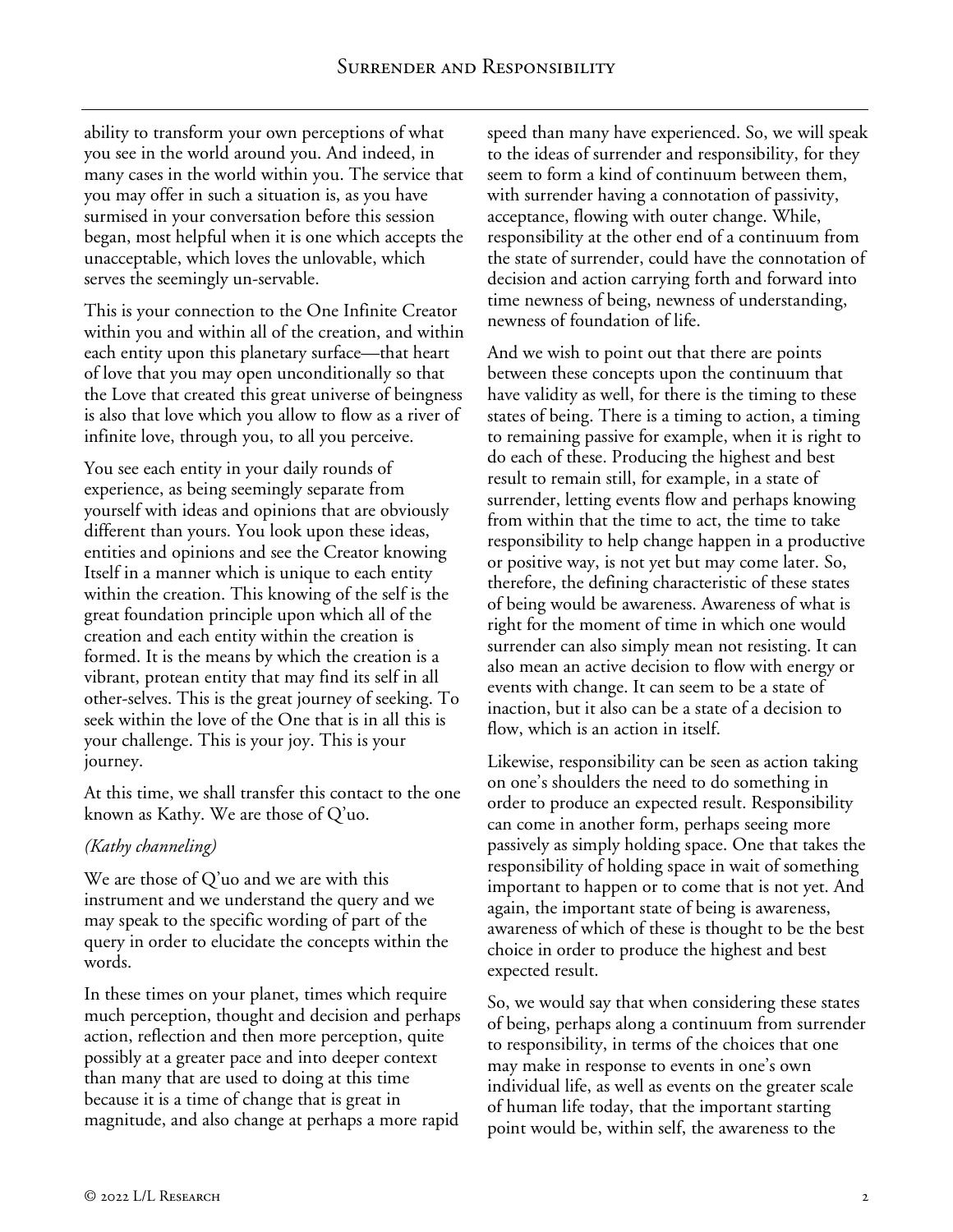highest degree possible of what is the best for anyone and given individual to do that may be somewhere along that continuum. And when perceived in this way, there is no right or wrong answer as to which is best surrender or responsibility or somewhere in between or in any of the connotations previously mentioned.

It is the awareness of what is right for each individual or set of individuals at a given moment in time and according to their perception or to his or her perception of surrender or responsibility. The meaning of those as it's specifically applied to this situation, one can only know this from within oneself, but then if that awareness is attained from within, the steps, the perceptions, the decisions will always be the right ones for that individual.

It is indeed a matter of knowing oneself. We are aware of the great difficulty of knowing oneself clearly in such times as you are experiencing upon your planet, but we see clearly the light and love of which each individual is made, the light and the love emitting from each self and other self, the great possibility of the space and this continuum filling up with the love and the light helping to illuminate one's own perceptions, one's own decisions, one's own actions. Know that you are and you live in this state of being which is light and love at all times, times of surrender, times of responsibility.

We are those of Q'uo we thank you for this query. We now pass this contact to the one known Austin.

# *(Austin channeling)*

We are Q'uo and we are now with this instrument. We understand that within your illusion of third density, particularly upon your planet at this time, the process of coming to know oneself in such a deep and intimate way so as to understand the nature of one's responsibility and one's ability to surrender may seem an incredibly difficult and complicated tasks. And indeed, as we witness the hurricane of complex influences upon each individual within your illusion, we ourselves are baffled and find great admiration for each seeker who may even find within themselves the attempt to come to know themselves in this way. But, it is of the utmost importance that this attempt is made

when addressing this query between one's responsibility and surrendering to any moment.

The term and idea of *responsibility* carries much what this instrument would call cultural baggage. And so, the process of coming to know oneself in this context involves a process of examining one's upbringing, one's confluence of influences, that have impressed upon the seeker from an early age: how one must act in any given situation; how one is to behave towards others how one sees oneself in relationship to others. These are all very complicated influences that take fortitude and willpower to examine within the self as one experiences the dayto-day catalyst. But, as we apply this process to understanding the concept of one's personal responsibility in any given moment, we find that slowly the seeker who has endeavored upon this journey will begin to shed notions of oneself, what one must do, and what one is obligated to do in any scenario.

We find also that there are influences upon what may be called, in some contexts, the ego and that when one feels a pull of responsibility, it might come from a desire to establish oneself as being responsible to be seen as addressing a situation or a circumstance to carry a certain mantle, on display for other selves. The process of introspection that allows one to know oneself and to come into a more meaningful and intimate relationship with the concept of responsibility will necessarily involve shedding oneself of many of these notions.

We do not mean to ask the seeker to dismiss the notion of responsibility completely, for as one sheds these notions, one will find that this call of responsibility indeed comes from the heart; that the impetus, the impulse to reach out and influence a situation to bring about more love, more peace, more comfort, to help and to aid is such a natural impulse for the positive seeker that it becomes ingrained even amidst so much cultural baggage within the seeker that this cultural baggage simply becomes a heavier burden or distorting influence than is necessary.

And this is the context from which our encouragement to not endeavor to fix it, but to love it comes from. This is the context where surrender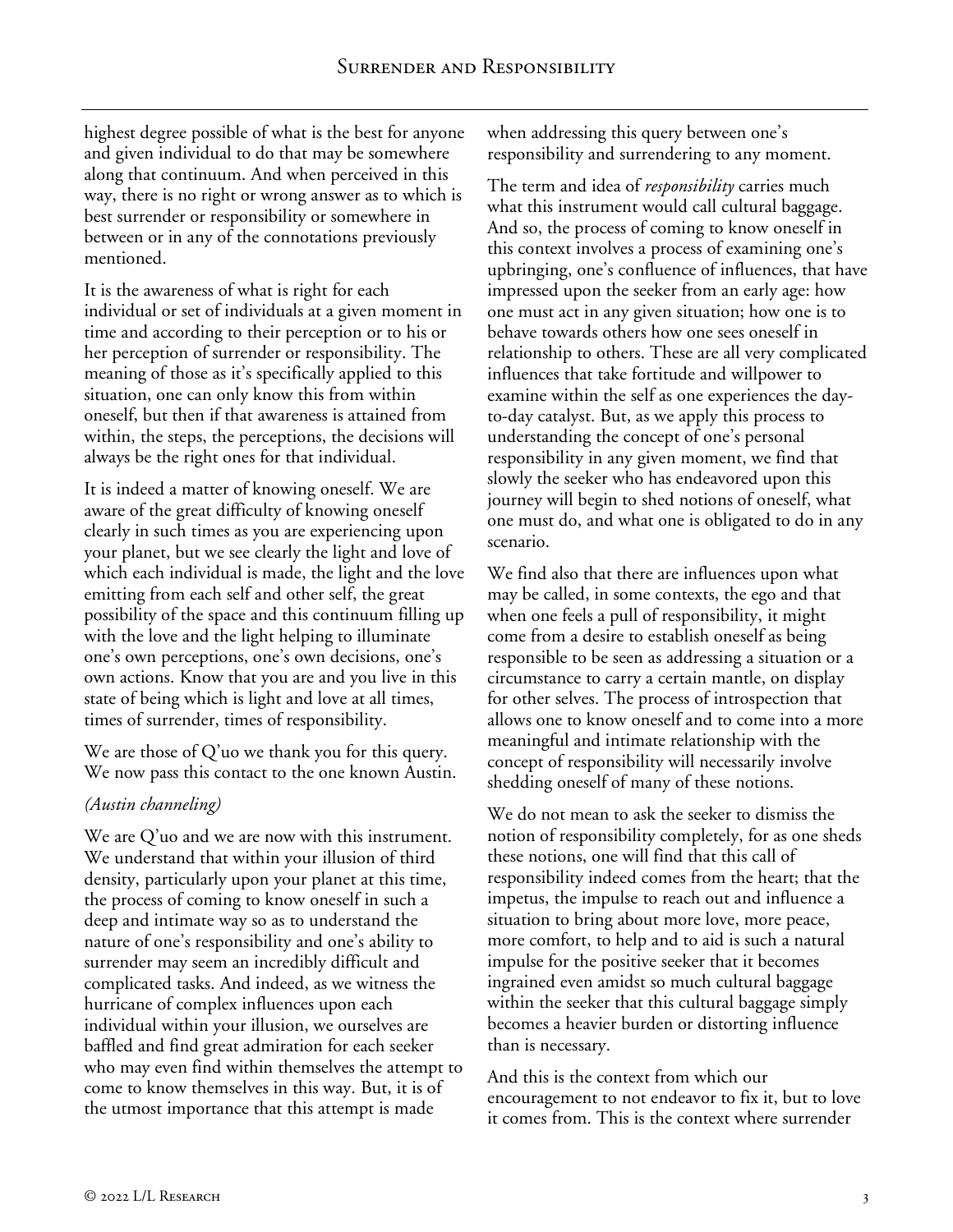may become an applicable notion for the spiritual seeker. For there are so many influences upon the self that the expectations become a hindrance rather than an aid, and instead of motivating oneself, they become a burden that is counterproductive to the desire of the seeker to be of service.

This dynamic between accepting responsibility and accepting surrender may play out, as we have said, on a certain spectrum; and to move too far in any certain direction can create this counter-productivity for some seekers. We find that the notion that one simply must love without any responsibility towards one's environment may become a sort of comfort blanket, as this instrument might put it; an excuse to avoid acting in situations where one feels called to act, but there is discomfort involved. Sometimes serving others from the heart may indeed push one to act, when they otherwise would not to speak, when they otherwise would not to accept an uncomfortable situation so that the love of the Creator can shine where it otherwise might not. We do not wish to encourage seekers to avoid discomfort and to avoid acting upon responsibility when they feel called to do so.

On the other end of the spectrum, we find that there may be those who feel such great responsibility and such a strong impulse to act, that their efforts become nearly futile, for they end up as you may say, spinning their wheels without genuine progress. Their intense desire to achieve a certain outcome baffles their ability to genuinely bring about such an outcome. And despite much effort seen upon the surface, little is done and achieved upon the unseen metaphysical realms, either for the seeker or for those the seeker desires to serve.

We find these two dynamics and many dynamics between these two spectrums to play out among many seekers upon the positive path. To come to know oneself, and know one's true responsibility in any moment, requires one to examine the self and the tension one feels between these two notions, to dive deeply into this feeling of tension; to take into meditation the strong desire to be of service and to shine love within your realm, and to allow this tension to break apart within one, to open one up to, in a sense, allow one to dismiss and perhaps even find death and rebirth from the former attachment

to responsibility; and to allow oneself to be born again into a new understanding of how to relate to any given situation in which one feels called to responsibility.

The seeker upon the positive path who succeeds in this balance of surrendering and accepting responsibility may walk within this tension with confidence, knowing that in any given moment, one may be called to simply share their love and shine their light quietly or gently with a soft hand, or one may find that there is indeed action that one may take and a goal towards which the seeker can strive. Yet this confidence may manifest as faith within the seeker that the effort made towards this goal, the effort made to shine the love and the light of the Creator, however it is called forth in the moment, may not appear to have great effect in the seen realm upon the surface of the illusion of your third density, but that it is worth the effort all the same; that there is much work being done despite little evidence of that work finding success to the veiled perception.

We may offer a final thought on this topic in clarifying that the words spoken within this query referenced from a circle of channeling in your previous times was intended primarily to be a message for those who identify themselves as wanderers. Indeed, we find that those who have incarnated upon your planet from a higher density feel a great burden of responsibility upon awakening to their nature and understanding that they have come to this place with a certain mission.

The complicated influences upon your planet cause this notion of coming here with a purpose and with a mission to instill upon the wanderer a much greater burden than one may typically anticipate from outside of the incarnation. These words were spoken with the intent to allow the wanderer to release expectation that they must achieve a certain goal, that they must find results as they seek to achieve their mission. For if such expectation is placed upon the self, there is much distortion and even harm that may be done that will necessitate further healing for the wanderer and for the self.

As we have spoken, the wanderer has come here not to fix it, but to love it. We do not mean to imply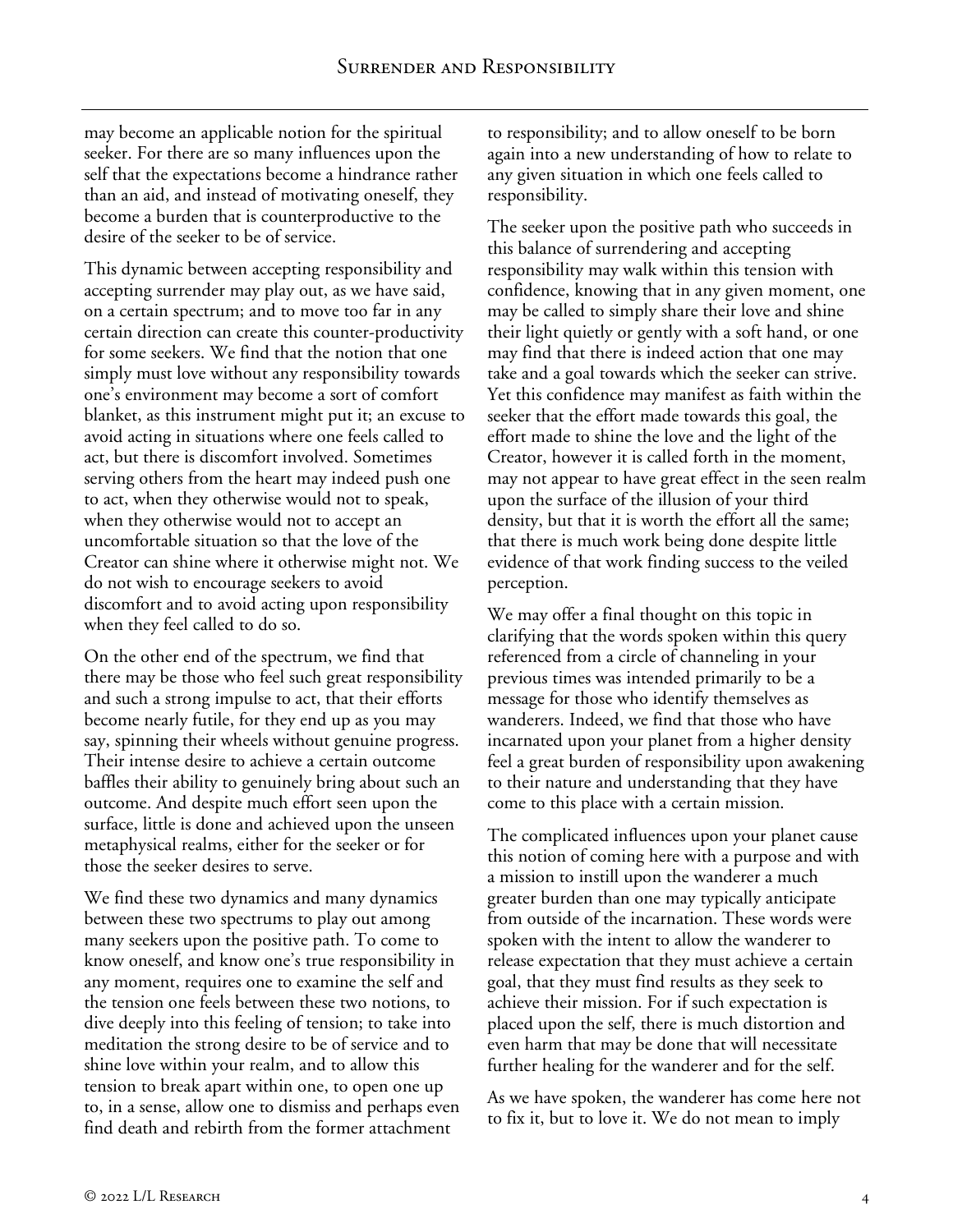that whatever circumstance or situation or entity is to be loved must be loved from a distance, and passively. To love something requires an intimate knowledge and perception of it, and a relationship to it. This might be [done] quietly from a distance, but in many scenarios, in order for a positive entity, particularly a wanderer to love any given circumstance in which one finds the necessity to offer the Creator's love and light, one must engage with that thing. And in many cases, this does require the wanderer to take action in order to serve.

To find the balance and to walk this balanced path of confidence will mean that the answer of how this may unfold for each individual and each situation will be manifested from the heart. And for the seeker wishing to manifest their highest service a deepening relationship with one's own heart and intuition is absolutely necessary. For it is through these realms that the love and the light of the One Infinite Creator will flow through the entity and inform the entity's actions in any situation. This is a difficult and noble task and we offer our deepest admiration and appreciation for any seeker upon your planet who strives to do so at this time.

We will take leave of this instrument and transfer this contact to the one known as Jim to offer our closing thoughts for this circle. We are Q'uo.

#### *(Jim channeling)*

I am Q'uo and with this instrument once again. We are most pleased with the ability that each channel has demonstrated this evening to transmit our thoughts on your topic of how to balance responsibility and surrender. This is the great journey, this is your choice, this is as it should be. You each have the free will and the connection with the Creator to call upon as you move through the various steps of your spiritual journey upon this planet at this time.

We thank each for being conscientious in the perception and vocalization of the words and concepts that we have utilized this evening to speak upon this most salient query. We are known to you as those of Q'uo and we leave you now, rejoicing in the love and in the light of the One Infinite Creator. Adonai vasu borragus.